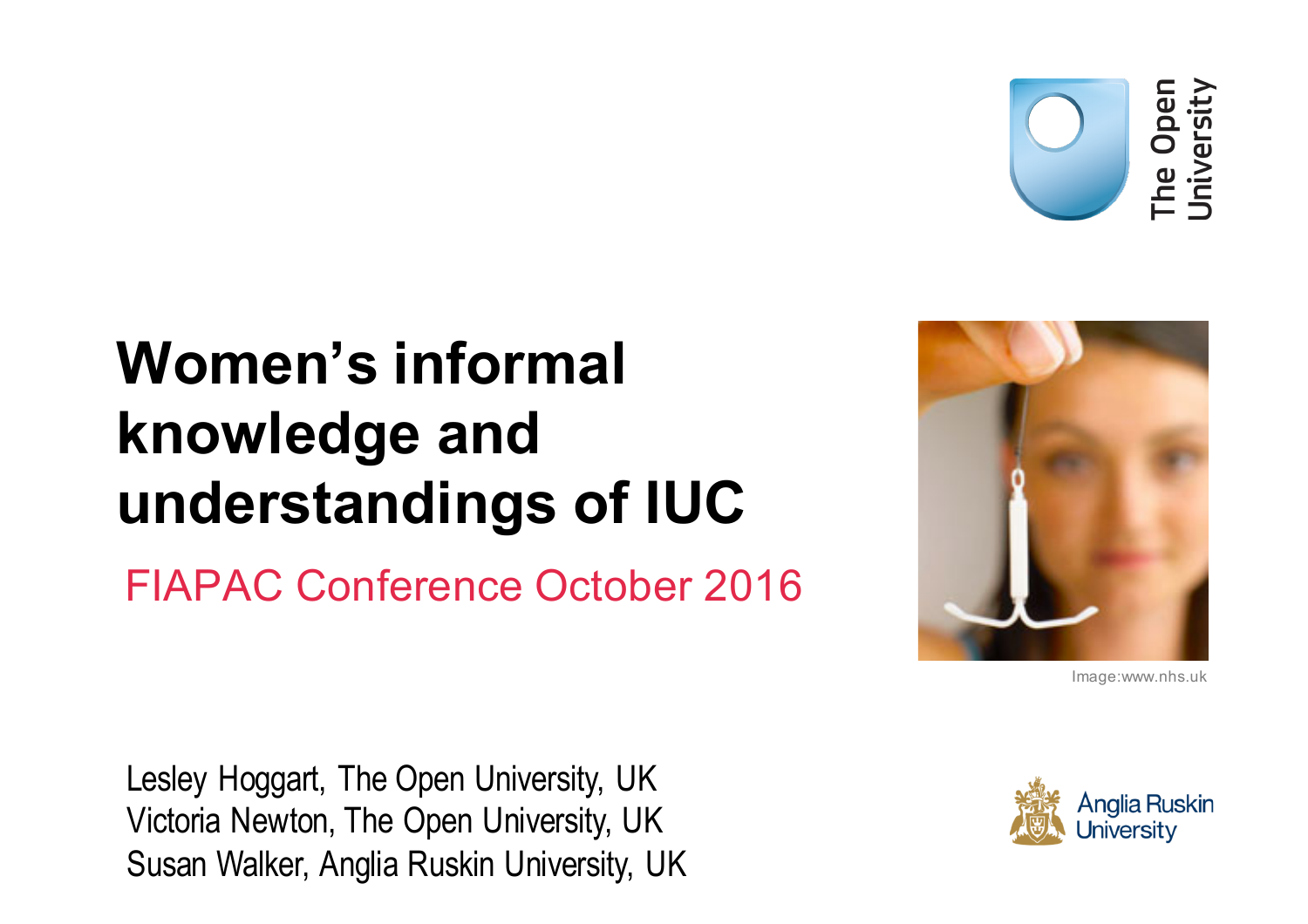

## The Project

A mixed method investigation into the acceptability of intrauterine contraception in General Practice from the perspectives of women, GPs and Practice Nurses.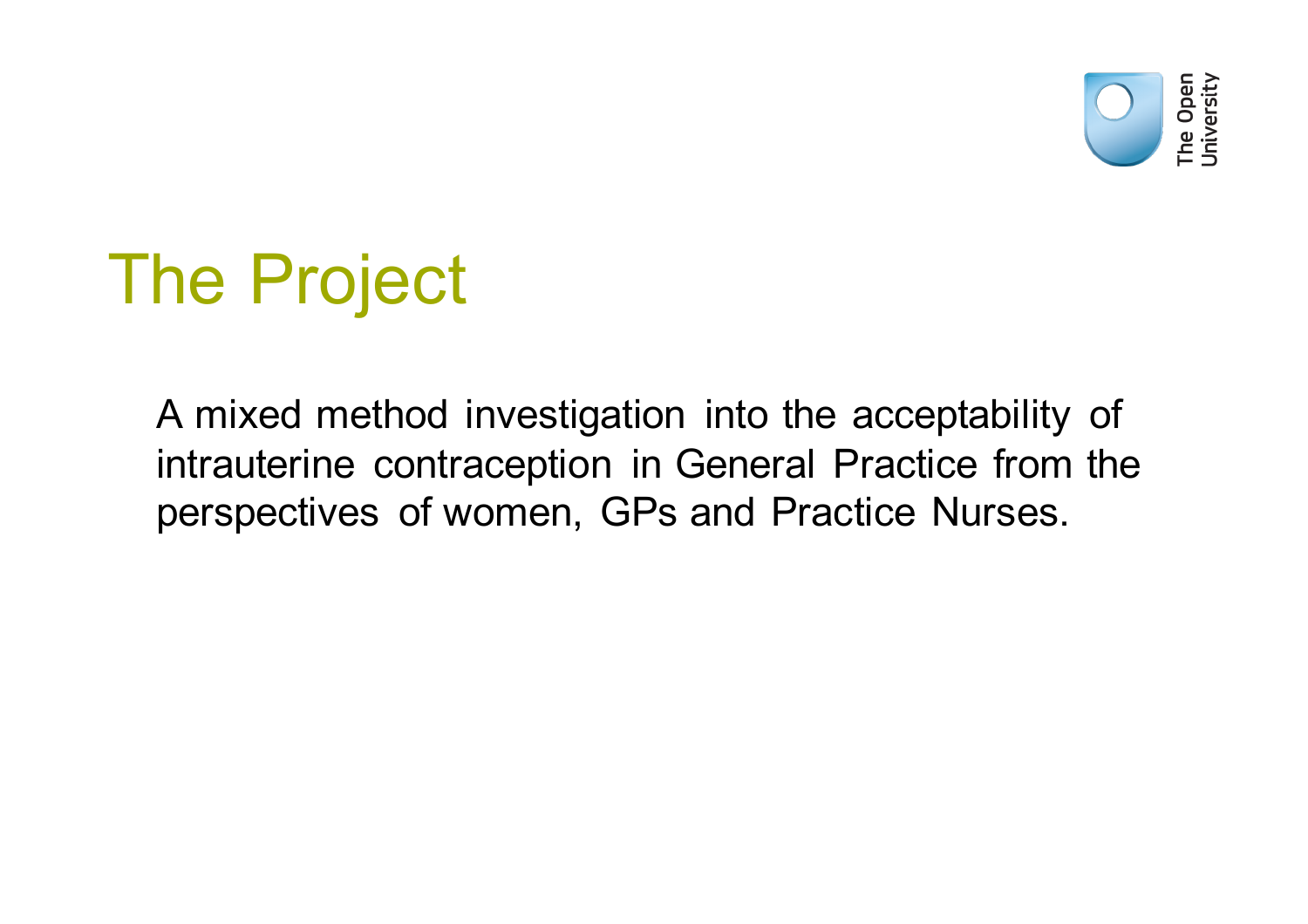

#### Four strands to the study – mixed method approach

|                     | 1. Practitioners 2. Patients |                        |
|---------------------|------------------------------|------------------------|
| <b>Quantitative</b> | <b>Survey x 208</b>          | <b>Survey x 1244</b>   |
|                     |                              |                        |
| Qualitative         |                              |                        |
|                     | <b>Interviews x 14</b>       | <b>Interviews x 30</b> |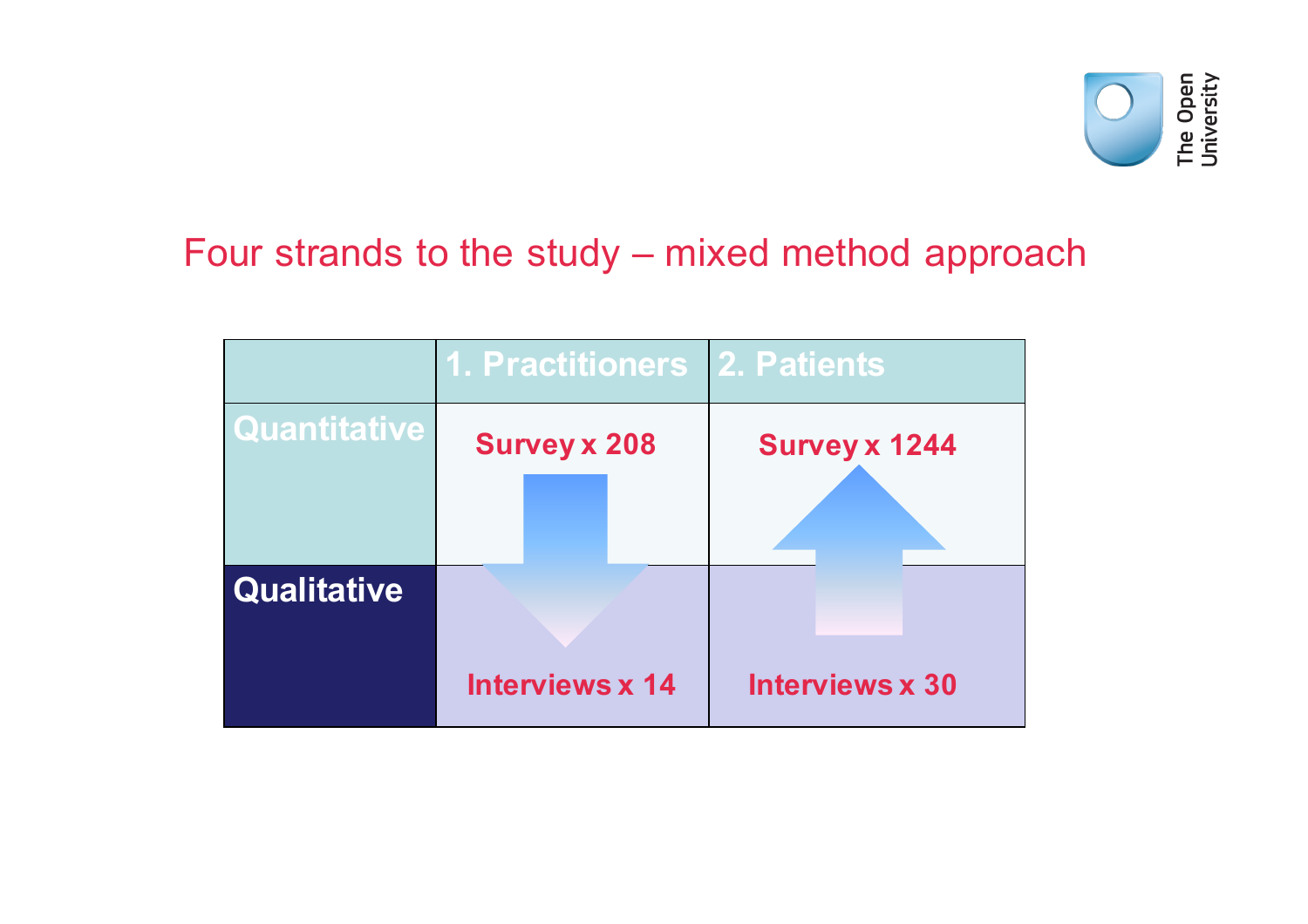

# Who took part?

- Women aged 18-49
- 30 semi-structured interviews with NEVER users of IUC
- 1244 self-completing survey responses
- Recruited from GP practices across Kent, Surrey and **Sussex**

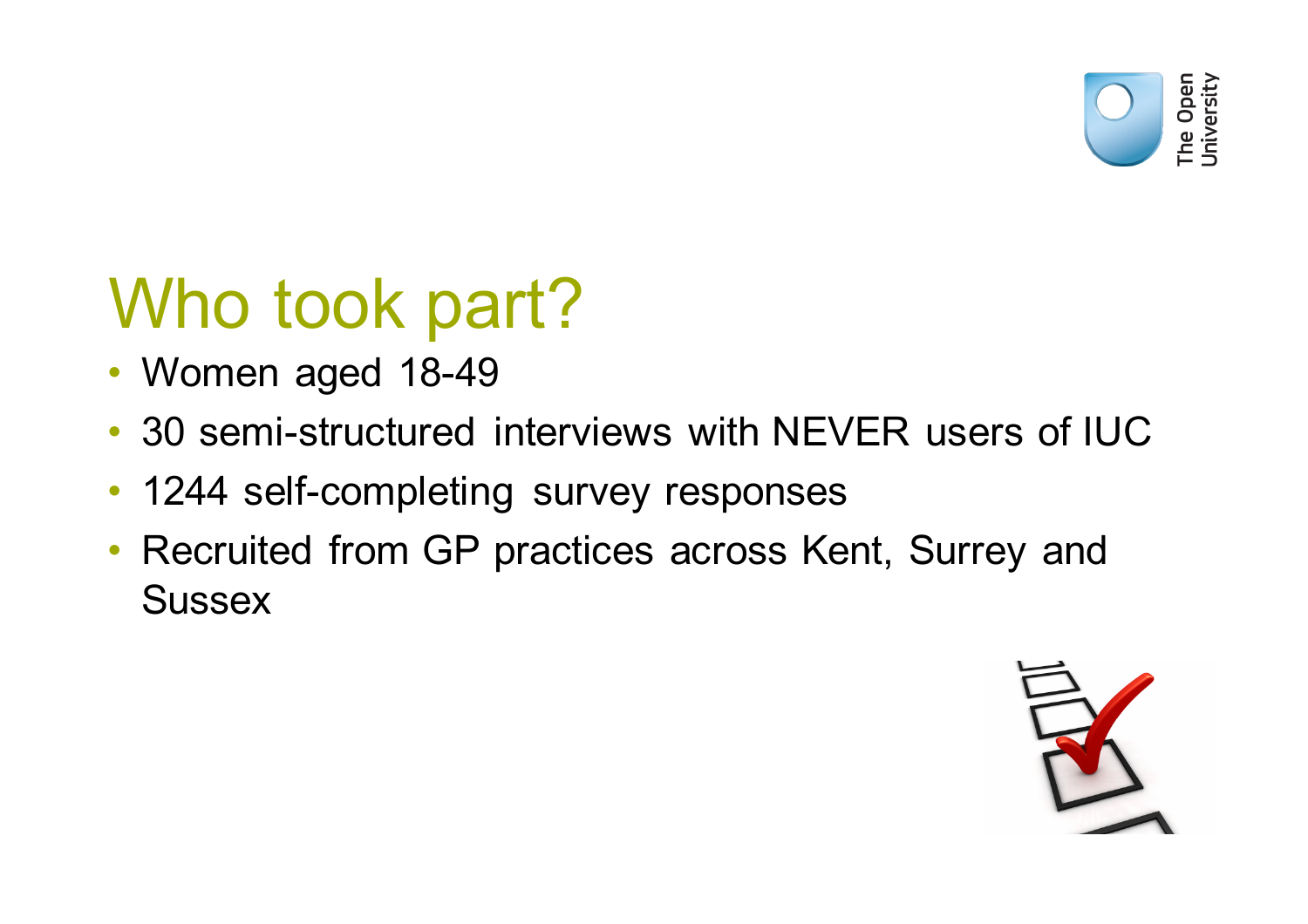### Qualitative interviews - Themes

| <b>Concerns about bodily boundaries</b><br>and control                                                                                                                                                                                                                                                                                                                                                                                                                            | <b>Pollution of the body</b>                                                                                                                                                                                                                                                                                                                                                                                                                                                          | <b>Gendered bodily shame</b>                                                                                                                                                                                                                                                                                                                          |
|-----------------------------------------------------------------------------------------------------------------------------------------------------------------------------------------------------------------------------------------------------------------------------------------------------------------------------------------------------------------------------------------------------------------------------------------------------------------------------------|---------------------------------------------------------------------------------------------------------------------------------------------------------------------------------------------------------------------------------------------------------------------------------------------------------------------------------------------------------------------------------------------------------------------------------------------------------------------------------------|-------------------------------------------------------------------------------------------------------------------------------------------------------------------------------------------------------------------------------------------------------------------------------------------------------------------------------------------------------|
| Just the idea of someone going<br>inside you that you don't know<br>and you've never met just makes<br>me feel really uncomfortable<br>(Maria, 19)                                                                                                                                                                                                                                                                                                                                | It might all get a bit messed up and<br>yeah, I wouldn't like if I was to think<br>about it, I would feel like it is all a bit<br>unclean inside. (Adele, 21)                                                                                                                                                                                                                                                                                                                         | I think for the pill, that's what the<br>pill has as an advantage, it's quite<br>private, it's quite discreet, you<br>don't have to tell anybody, you<br>don't have to be around anyone<br>when you do it, no one has to go<br>down there (Maria, 19)                                                                                                 |
| Well, first of all <b>how do they get it</b><br>in you, do they have to cut you<br>open, or does it sort of go up, or,<br>and does it sort of, can you feel it<br>when its inside you, if you're on<br>your period does it sort of like, I<br>don't know, make the cramps even<br>worse, do you have to change it<br>regularly, and if so how do you do<br>that, do you have to go through<br>this horrible procedure having it<br>dragged out of you or something?<br>(Susie 21) | It's imagining what the coil is doing, so<br>you sort of visualise it just scraping<br>away at your, the wall of your uterus.<br>And it just makes me think of a little<br>bottle brush in there just scraping off<br>all your, the wall of the uterus to<br>prevent any ovary embedding and I<br>suppose the image in your mind is it's<br>sort of like some little metal spring<br>around scratching away at your<br>uterus. I suppose it doesn't sound very<br>gentle. (Linda, 36) | So, yeah I think that is quite main<br>reason and also obviously it's got<br>to be placed inside and I think<br>women have enough invasive<br>procedures to be honest and it<br>probably puts them off having it<br>done. So if there was something a<br>bit less invasive they will probably<br>go for that I would say over the<br>coil (Ellen, 35) |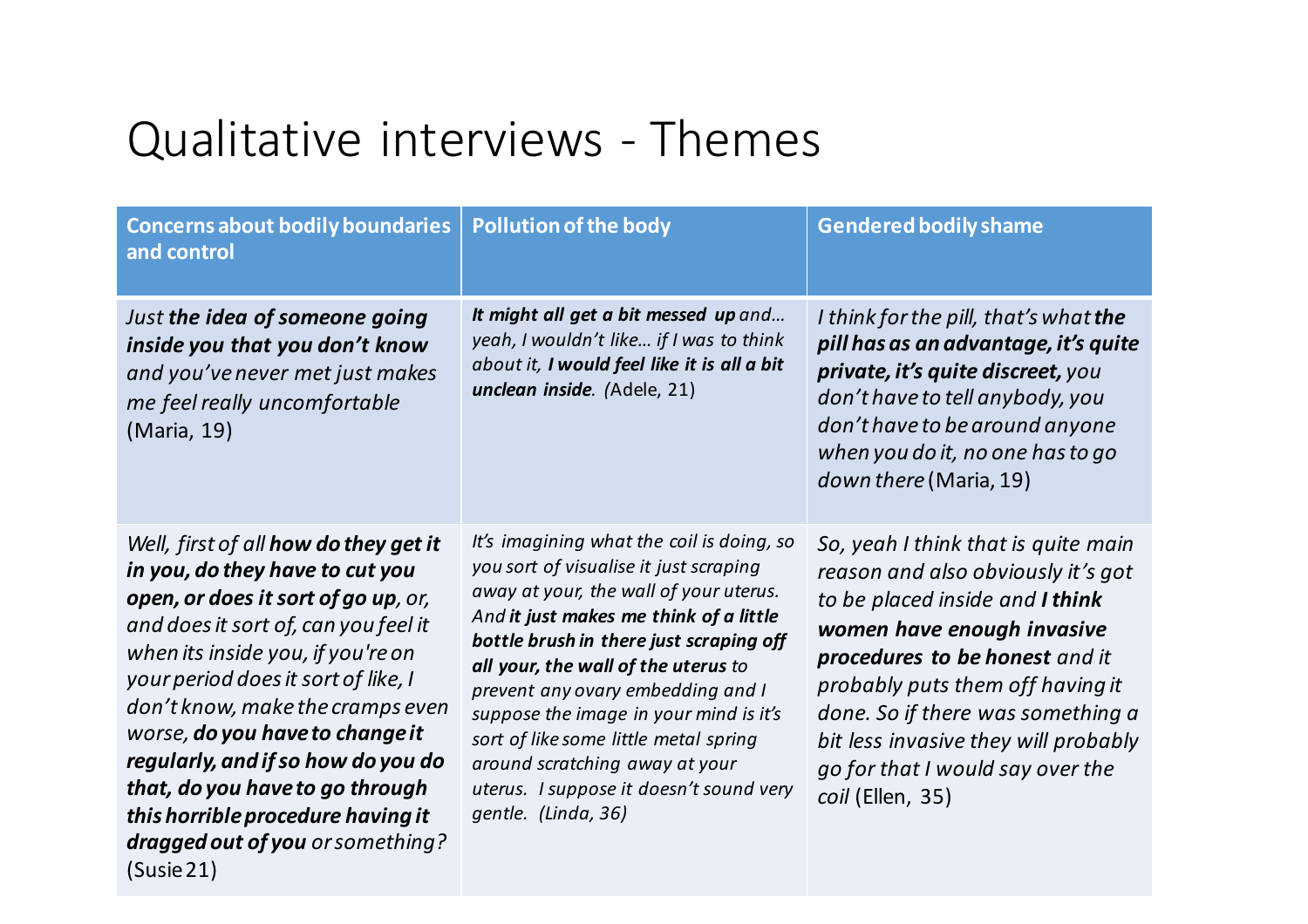### Percentage of patients 'Agreeing' or 'Strongly agreeing' with Statement (N=1195)

**I** worry that removal will be unpleasant The fitting of IUC would be painful **I** don't like the thought of having something... **I** worry that it will move inside me ABOUT IUC EXPRESSED CONCERNS ABOUT IUC**I** worry that my partner might feel it **CONCERNS I** worry that it will damage my womb **I**worry that if I get pregnant it might damage... SSED **I** worry that it will fall out  $\frac{8}{10}$  worry that it will make it hard to get pregnant... **Having IUC fitted would be embarrassing** Don't like having to ask for it to be removed Having to make a special appointment for...

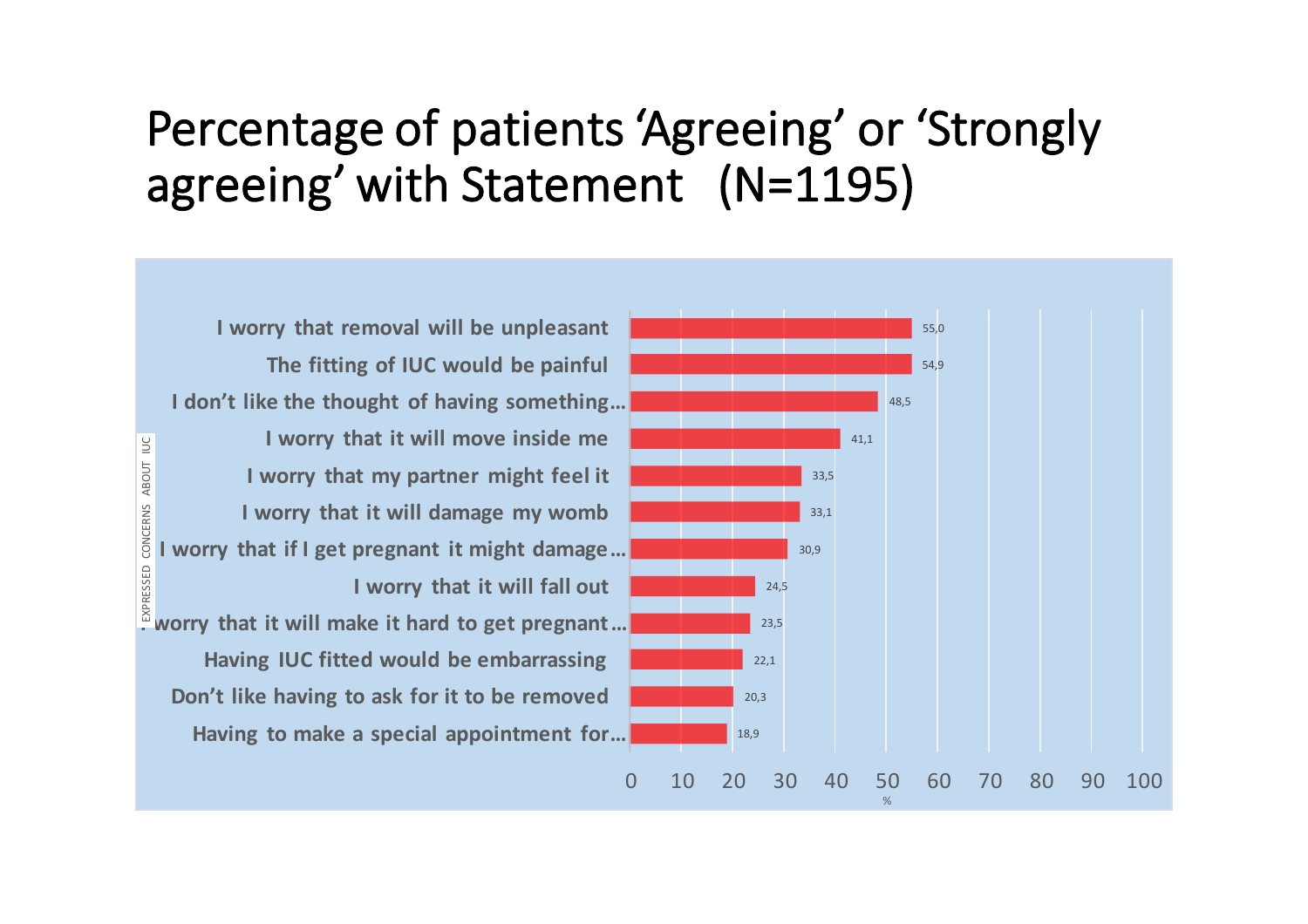

# **Conclusions**

- Women wanted to know what the actual livedexperience of having IUC might be like
- They listen to the experiences of family and friends for this information
- There was confusion over things like the size of the device and how it is fitted
- A resource about women's actual experiences might be useful
- susanaru.mp44 MB